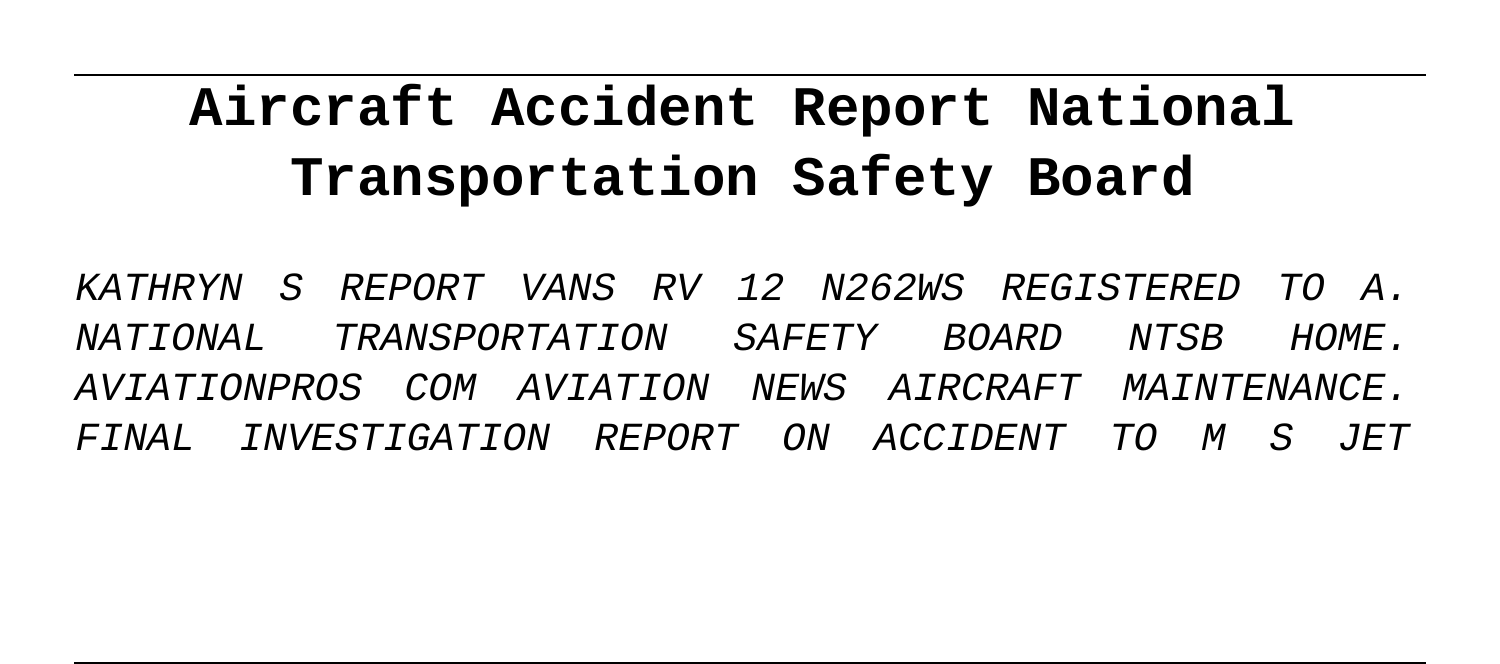AIRWAYS. UNSTABLE APPROACH WAS KEY FACTOR IN PLANE CRASH THAT. ACCIDENT RESPONSE PLAN SAMPLE CASOLUTION COM. NTSB RELEASES FINAL REPORT IN FATAL ICON A5 ACCIDENT. NTSB RELEASES PRELIMINARY REPORT ON NYC AS350 ACCIDENT. BUREAU OF TRANSPORTATION STATISTICS. AIRCRAFT ACCIDENT REPORT 1 2018 AAIB. NATIONAL TRANSPORTATION SAFETY BOARD WIKIPEDIA. AUTOPSYFILES ORG NTSB AIRCRAFT ACCIDENT REPORT FOR. AIRCRAFT ACCIDENT INVESTIGATION REPORT MLIT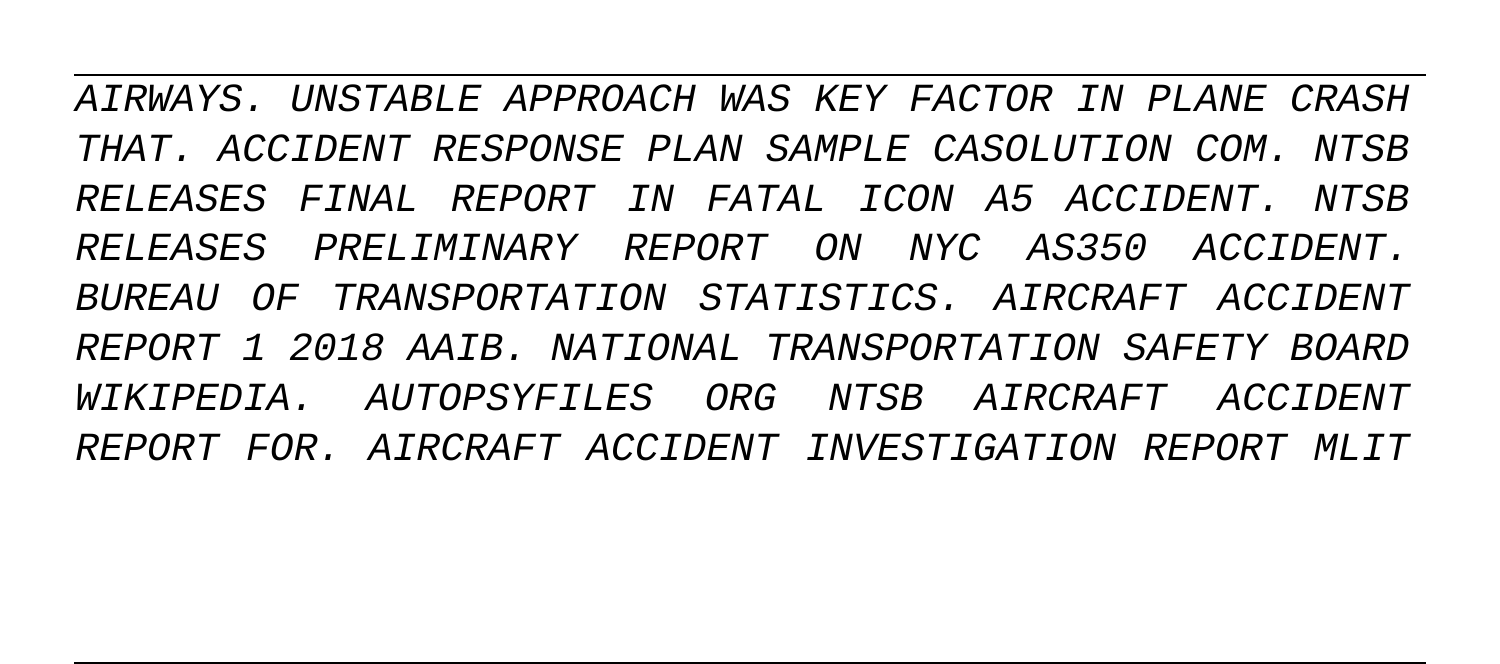GO JP. AUSTRALIAN TRANSPORT SAFETY BUREAU ATSB. ASN AIRCRAFT ACCIDENT MCDONNELL DOUGLAS DC 8 71F N748UP. NEWS FLIGHT SAFETY AUSTRALIA. AVIATION SAFETY WIKIPEDIA. ACCIDENT REPORTS NATIONAL TRANSPORTATION SAFETY BOARD. CURRENT UNMANNED AIRCRAFT STATE LAW LANDSCAPE. AIRCRAFT ACCIDENT REPORT IN FLIGHT ELECTRICAL SYSTEM. AIRCRAFT  $R$ ESCUE AND FIRE FIGHTING ARFF  $\hat{\theta}\in$ " AIRPORTS. TRANSPORTATION SAFETY BOARD WEIGHS POSSIBLE CBC NEWS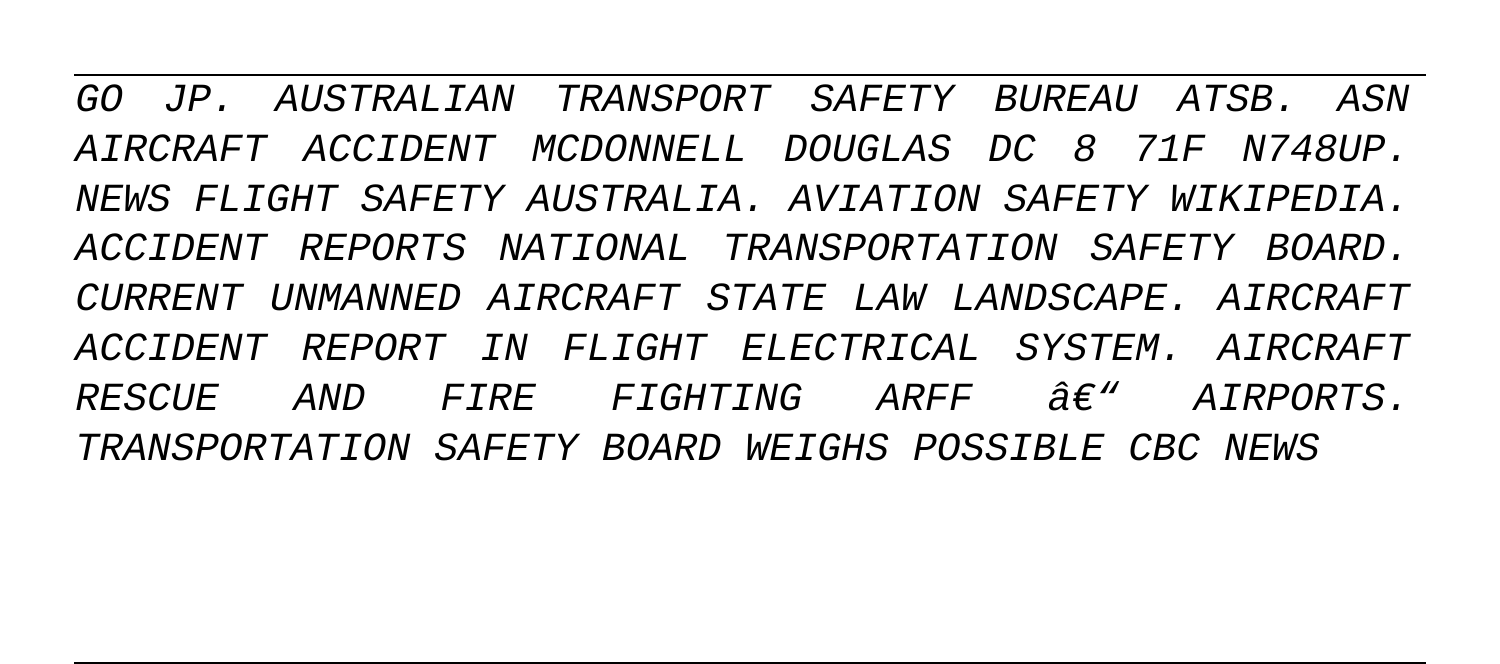**Kathryn S Report Vans RV 12 N262WS Registered To A May 6th, 2018 - The National Transportation Safety Board Traveled To The Scene Of This Accident Additional Participating Entities Federal Aviation Administration Flight Standards District Office Tampa Florida**' '**National Transportation Safety Board NTSB Home** May 1st, 2018 - The National Transportation Safety Board has opened the public docket on its ongoing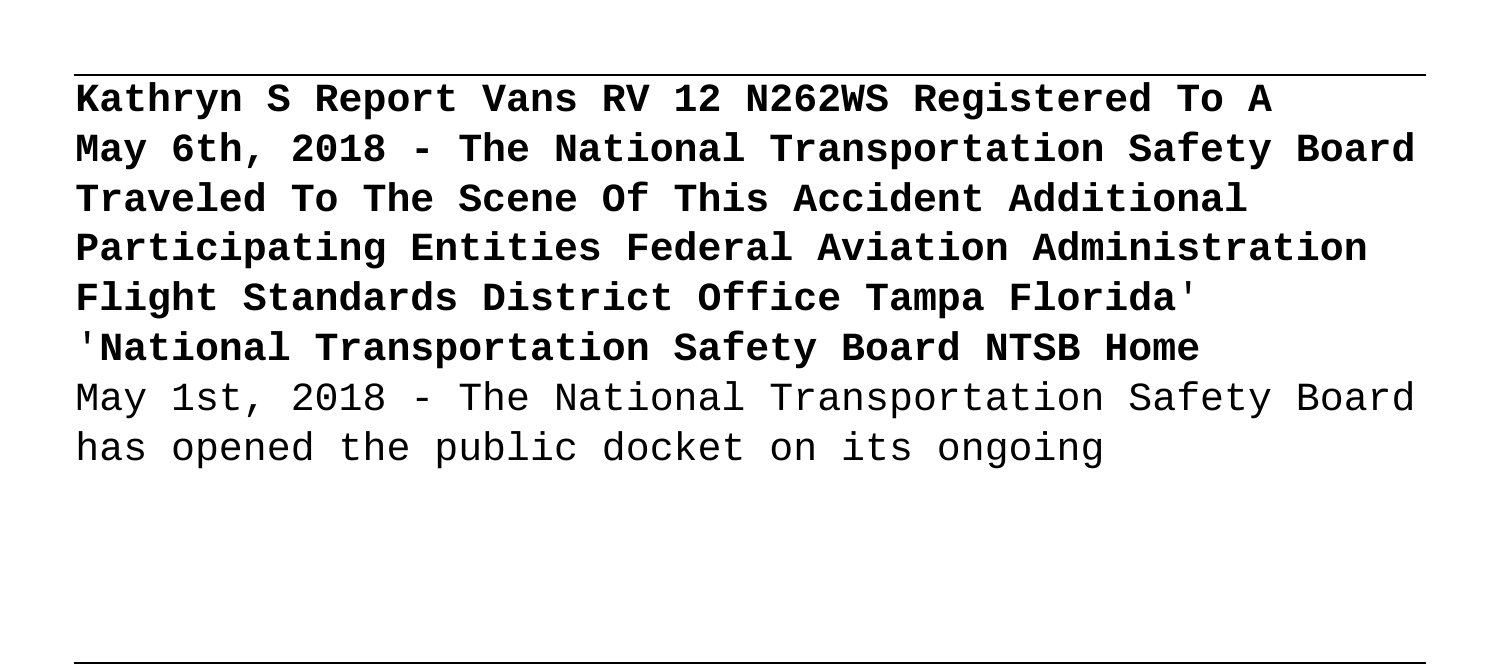investigation of a runway excursion accident involving a chartered jetliner in Michigan'

### '**AviationPros com Aviation News Aircraft Maintenance**

May 6th, 2018 - AviationPros com is the leading resource for the aviation industry Find aviation news commercial aviation products and reviews aircraft maintenance ground support and the latest articles in the aviation field''**Final Investigation Report on Accident to M s Jet Airways** May 6th, 2018 - Final Investigation Report on Accident to M s Jet Airways India Ltd B 737 900 Aircraft VT JGD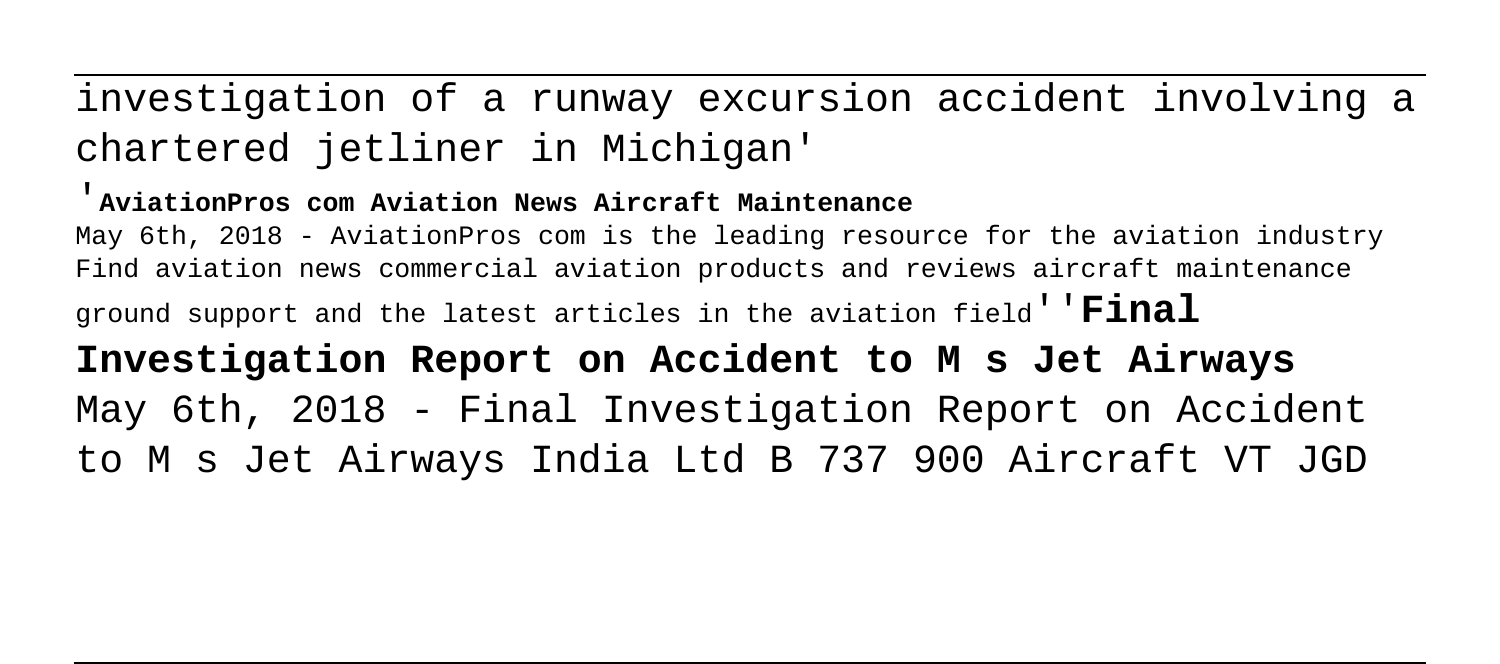### on 03 03 201 6 at Mumbai Airport'

#### '**unstable approach was key factor in plane crash that**

january 31st, 2018 - the transportation safety board of canada says the pilot s

decision to continue an unstable approach was the key factor in the plane crash that

killed jean lapierre and his family in quebec s magdalen islands almost two years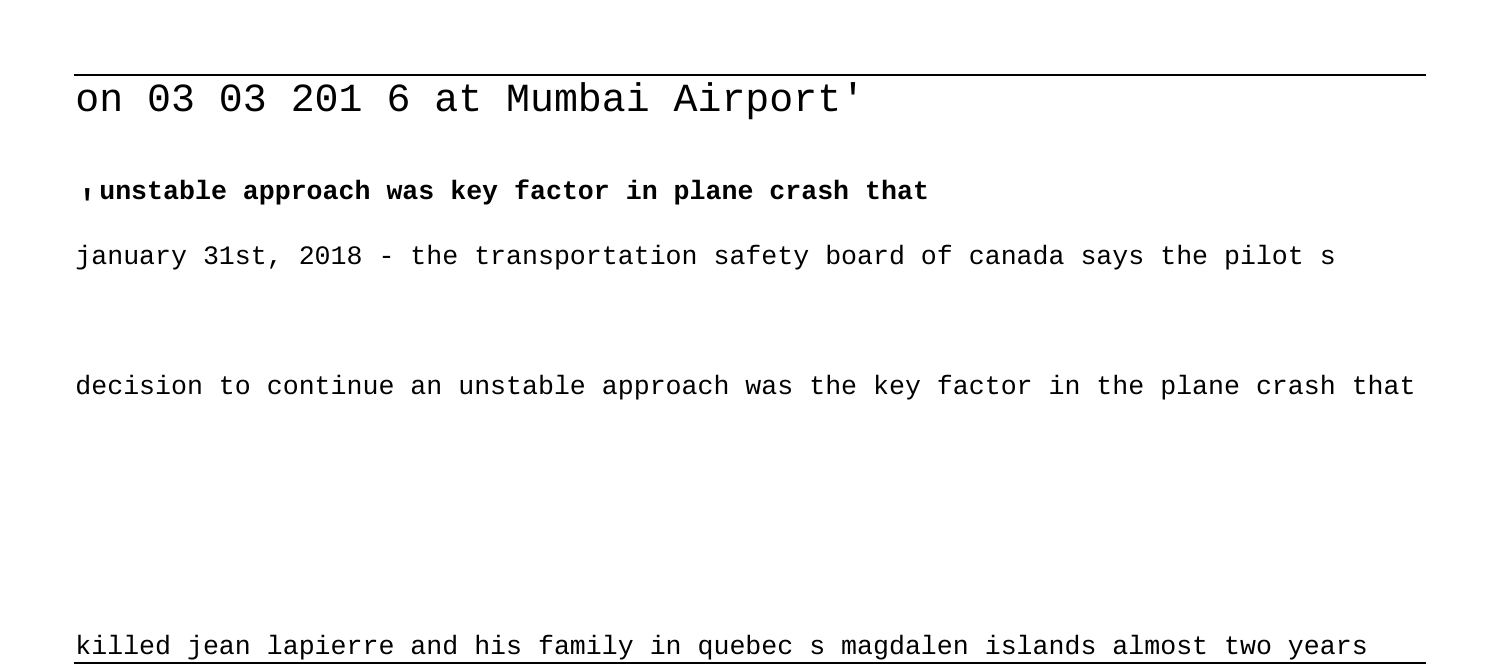ago the report says the loss of control occurred on the mitsubishi mu  $2b$ .

'**Accident Response Plan Sample casolution com** May 3rd, 2018 - Produced by Corporate Aviation Solutions LLC Page 5 3 0 CHECKLISTS This section contains checklists to be used by the Aircraft Accident Response Team'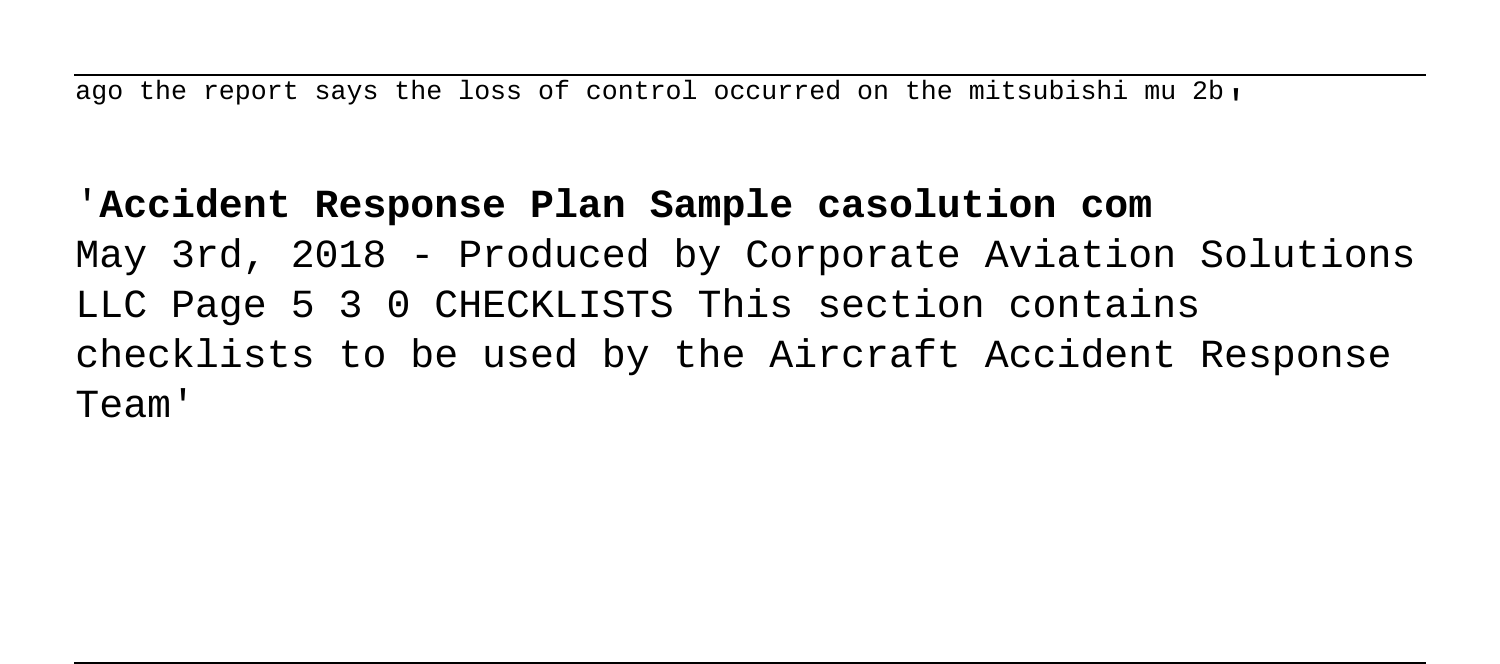'**ntsb releases final report in fatal icon a5 accident august 10th, 2017 - the national transportation safety board released its final report regarding the icon a5 accident in may which claimed the lives of two icon employees jon karkow and cagri sever**' '**NTSB Releases Preliminary Report On NYC AS350 Accident** May 4th, 2018 - The Liberty Helicopters Eurocopter AS350 B2 That Crashed In New York $\hat{\mathcal{A}} \in \mathbb{R}^{m}$ s East River Was Equipped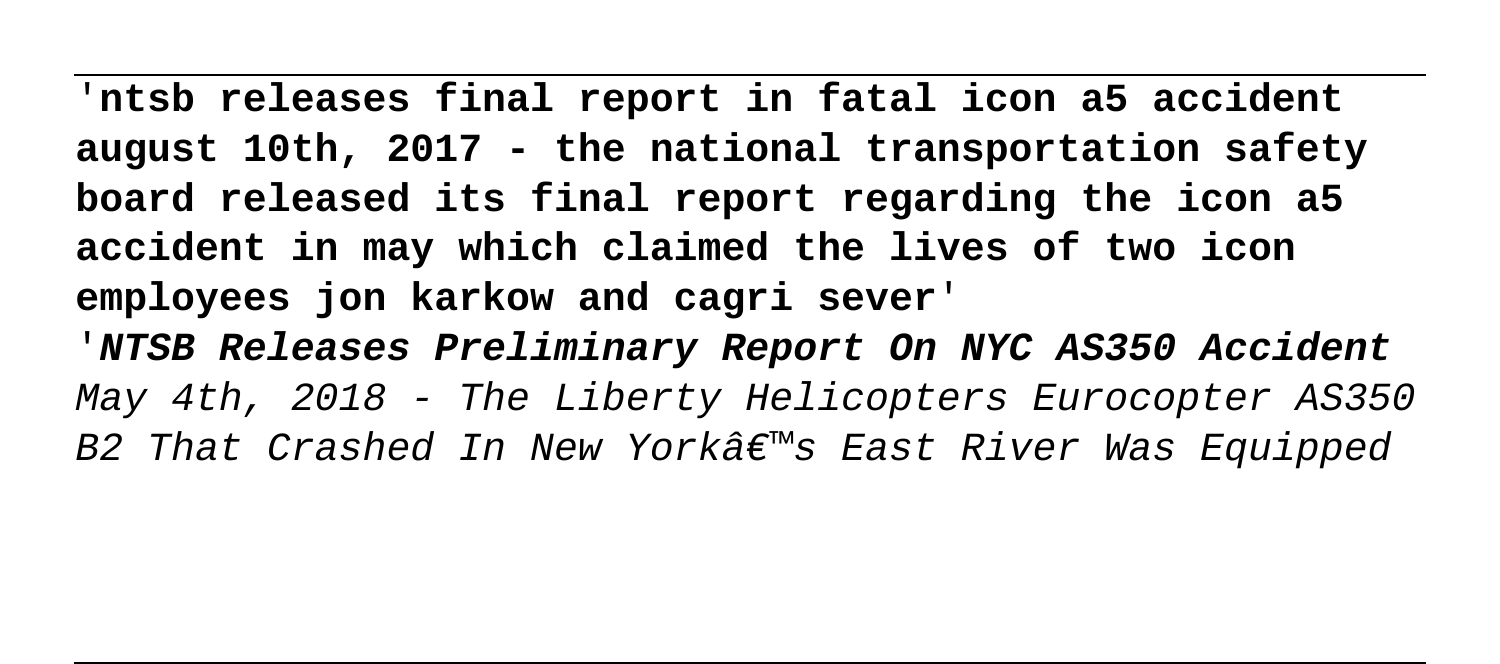With A Passenger Harness System Comprised Of  $\hat{a}\epsilon$  woff The Shelf Components $\hat{a}\epsilon$ . That Required Occupants To Use An Attached Cutting Tool To Cut Through The Harnesses In Case Of An Emergency The U S National Transportation Safety Board NTSB Says' '**BUREAU OF TRANSPORTATION STATISTICS MAY 5TH, 2018 - NATIONAL TRANSPORTATION ATLAS DATABASE FALL 2017 UPDATE BTS ADDS 3 DATASETS AND UPDATES 23**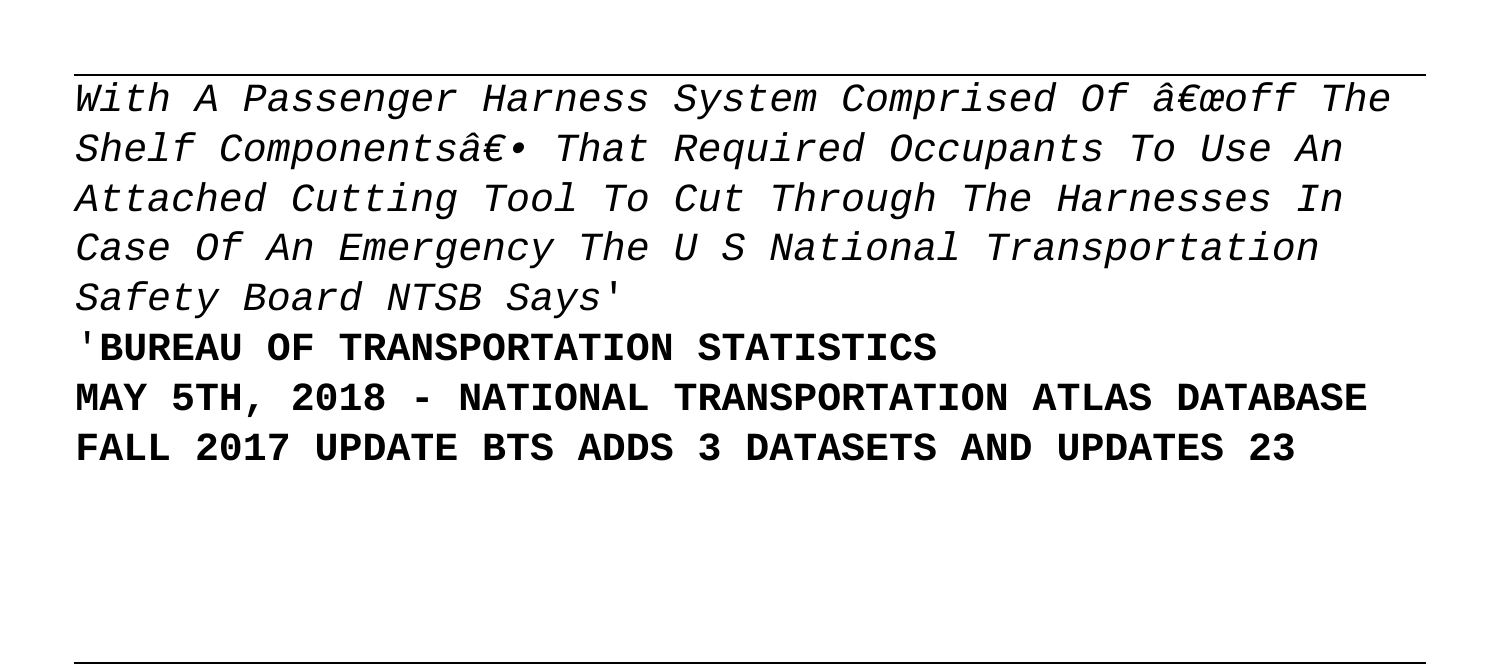## **DATASETS IN THIS COMPILATION OF GEOSPATIAL DATASETS REPRESENTING TRANSPORTATION INFRASTRUCTURE**''**AIRCRAFT ACCIDENT REPORT 1 2018 AAIB**

May 4th, 2018 - AIRCRAFT ACCIDENT REPORT 1 2018 Air Accidents Investigation Branch Report on the accident to Sikorsky S 92A G WNSR West Franklin wellhead platform

North Sea''**NATIONAL TRANSPORTATION SAFETY BOARD WIKIPEDIA**

MAY 6TH, 2018 - THE NATIONAL TRANSPORTATION SAFETY BOARD NTSB IS AN INDEPENDENT U S

GOVERNMENT INVESTIGATIVE AGENCY RESPONSIBLE FOR CIVIL TRANSPORTATION ACCIDENT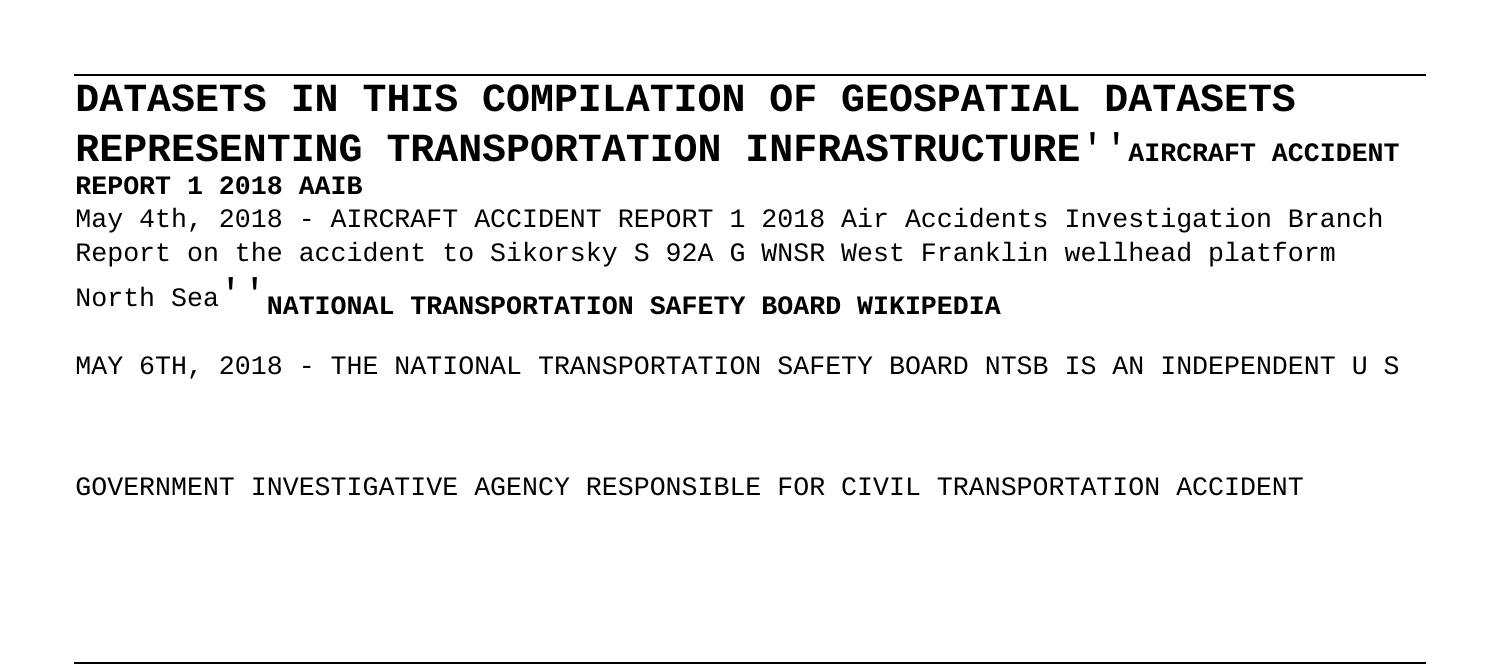INVESTIGATION IN THIS ROLE THE NTSB INVESTIGATES AND REPORTS ON AVIATION ACCIDENTS AND INCIDENTS CERTAIN TYPES OF HIGHWAY CRASHES SHIP AND MARINE ACCIDENTS PIPELINE INCIDENTS AND RAILROAD'

'**autopsyfiles org ntsb aircraft accident report for** may 5th, 2018 - national transportation safety roard ijasiiington d c 20594 aircraft accident repokt adopted june 19 1978 convair 240 n55 c i l amp j company gillsburg iizssissippi'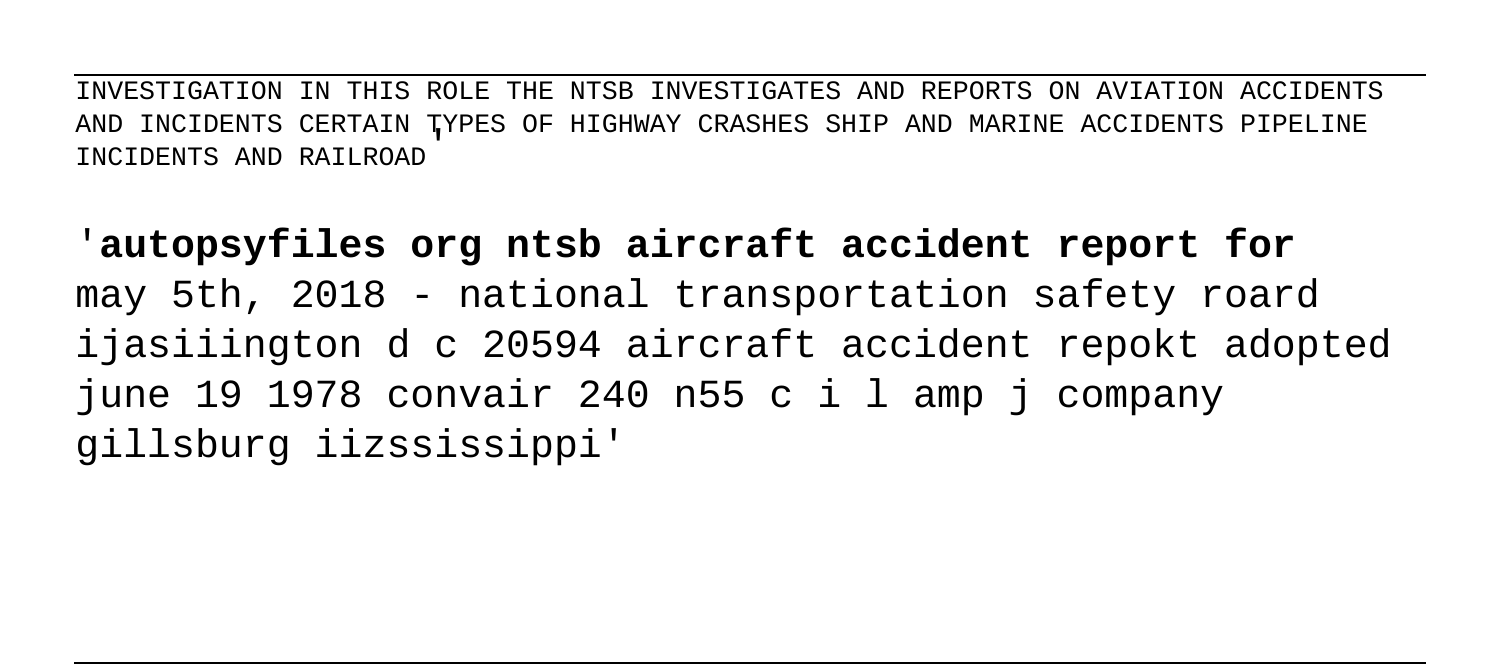'**AIRCRAFT ACCIDENT INVESTIGATION REPORT mlit go jp May 5th, 2018 - aircraft accident investigation report crash during landing federal express corporation mcdonnell douglas md 11f n526fe narita international airport**'

'**australian transport safety bureau atsb**  $\frac{m}{\sqrt{5}}$  and  $\frac{m}{\sqrt{5}}$  and  $\frac{m}{\sqrt{5}}$  and  $\frac{m}{\sqrt{5}}$  and  $\frac{m}{\sqrt{5}}$  and  $\frac{m}{\sqrt{5}}$  and  $\frac{m}{\sqrt{5}}$  and  $\frac{m}{\sqrt{5}}$  and  $\frac{m}{\sqrt{5}}$  and  $\frac{m}{\sqrt{5}}$  and  $\frac{m}{\sqrt{5}}$  and  $\frac{m}{\sqrt{5}}$  and  $\frac{m}{\sqrt{5}}$  and transport safety investigator australian gove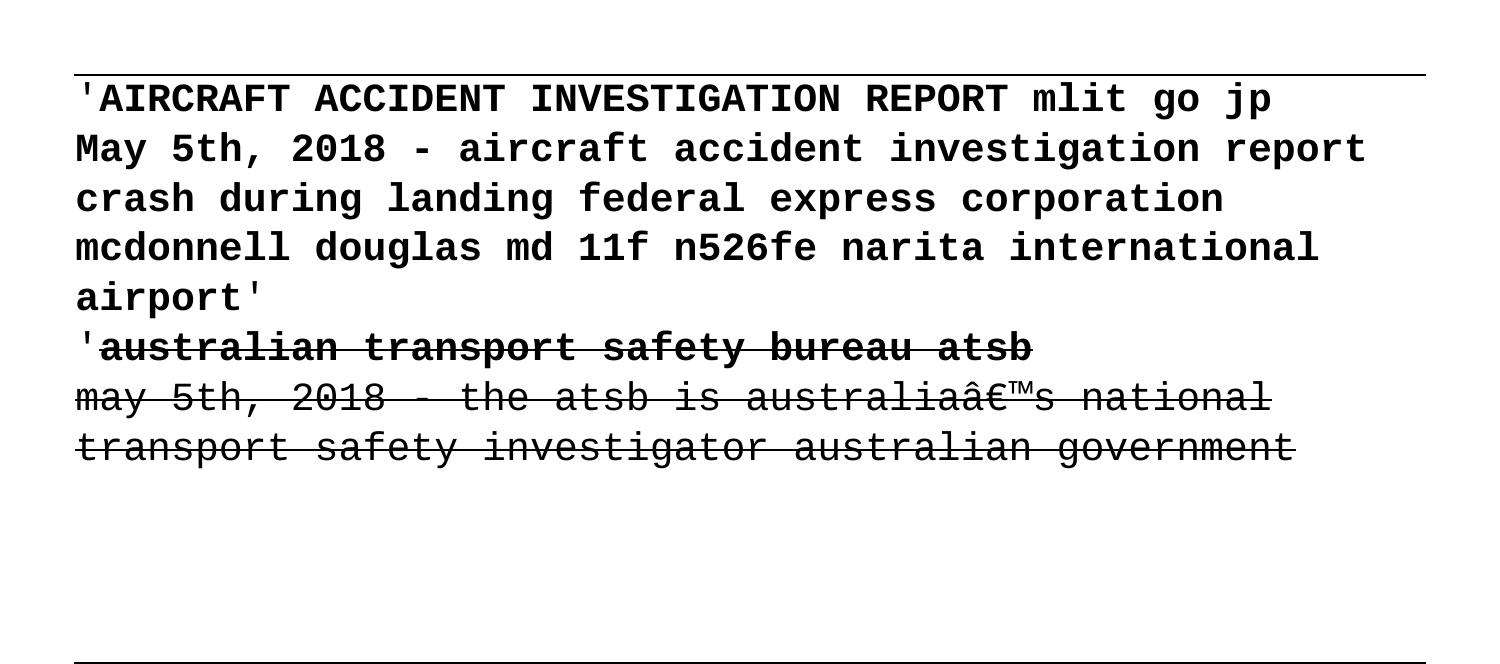improving safety and public confidence in aviation ne and rail trans

'**asn aircraft accident mcdonnell douglas dc 8 71f n748up february 7th, 2006 - probable cause the national transportation safety board determines that the probable cause of this accident was an in flight cargo fire that initiated from an unknown source which was most likely**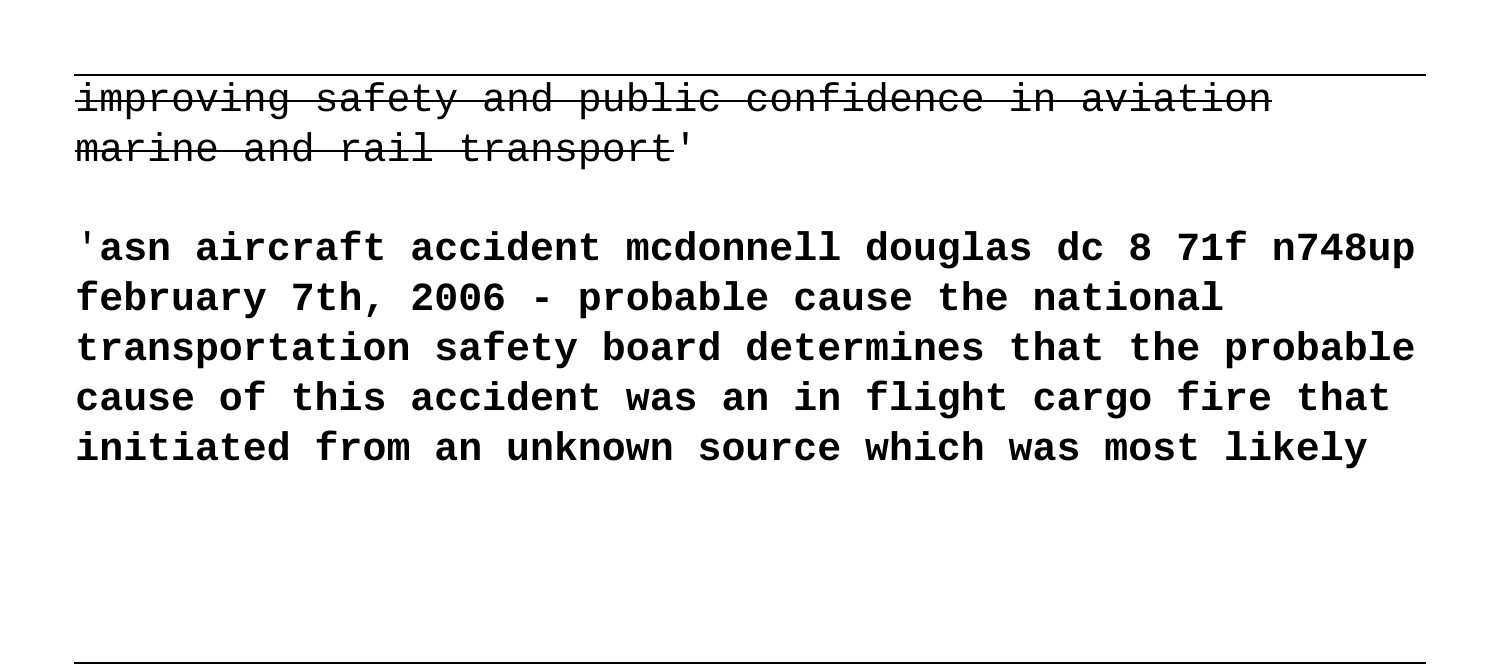## **located within cargo container 12 13 or 14**' '**News Flight Safety Australia**

May 5th, 2018 - One Of Australia $\hat{\mathbf{a}} \in \mathbb{M}$ s Foremost Experts On Aviation Safety Dr Rob Lee AO Died On 27 April Following A Brave Battle With Cancer He Was An Academic Psychologist Who Applied The Insights Of The Profession' '**AVIATION SAFETY WIKIPEDIA**

MAY 4TH, 2018 - AVIATION SAFETY MEANS THE STATE OF AN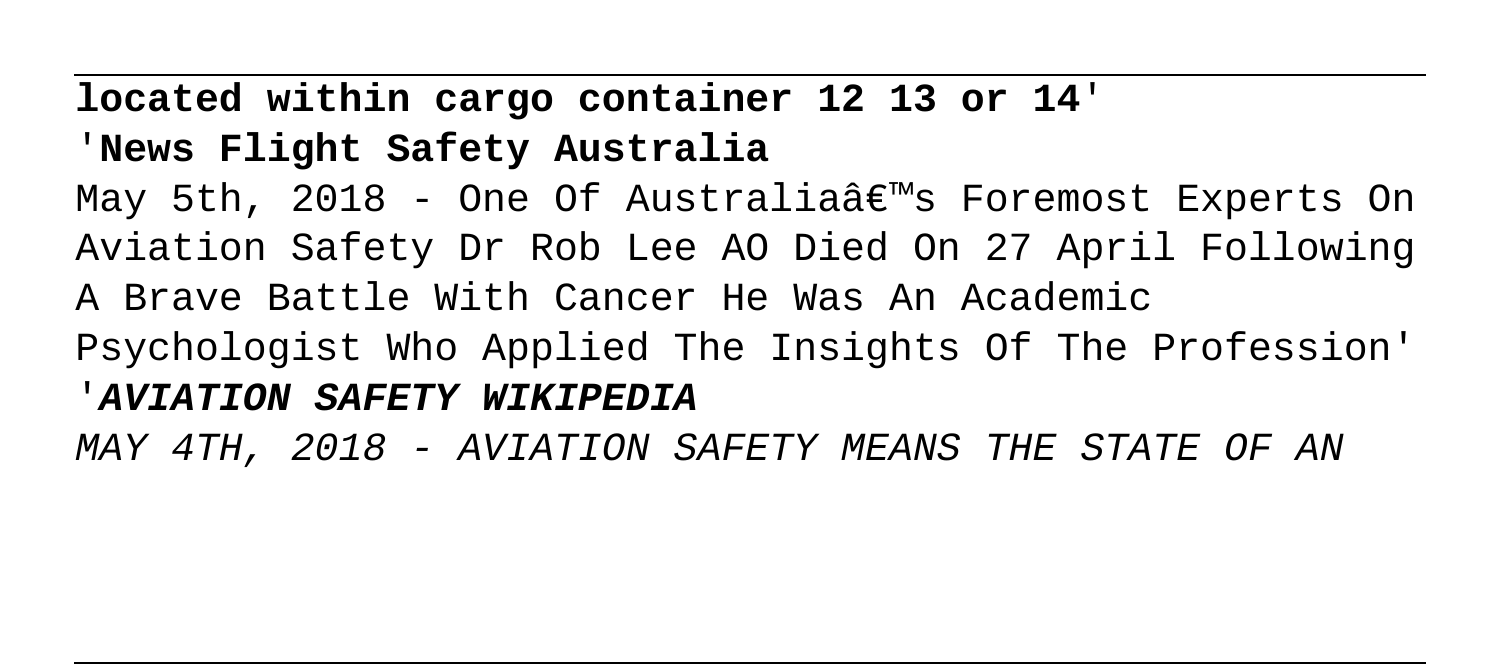AVIATION SYSTEM OR ORGANIZATION IN WHICH RISKS ASSOCIATED WITH AVIATION ACTIVITIES RELATED TO OR IN DIRECT SUPPORT OF THE OPERATION OF AIRCRAFT ARE REDUCED AND CONTROLLED TO AN ACCEPTABLE LEVEL'

'**Accident Reports National Transportation Safety Board** May 6th, 2018 - Listing of accident reports for NTSB National Transportation and Safety Board Report Number NTSB Title Accident Date Report Date City State Country'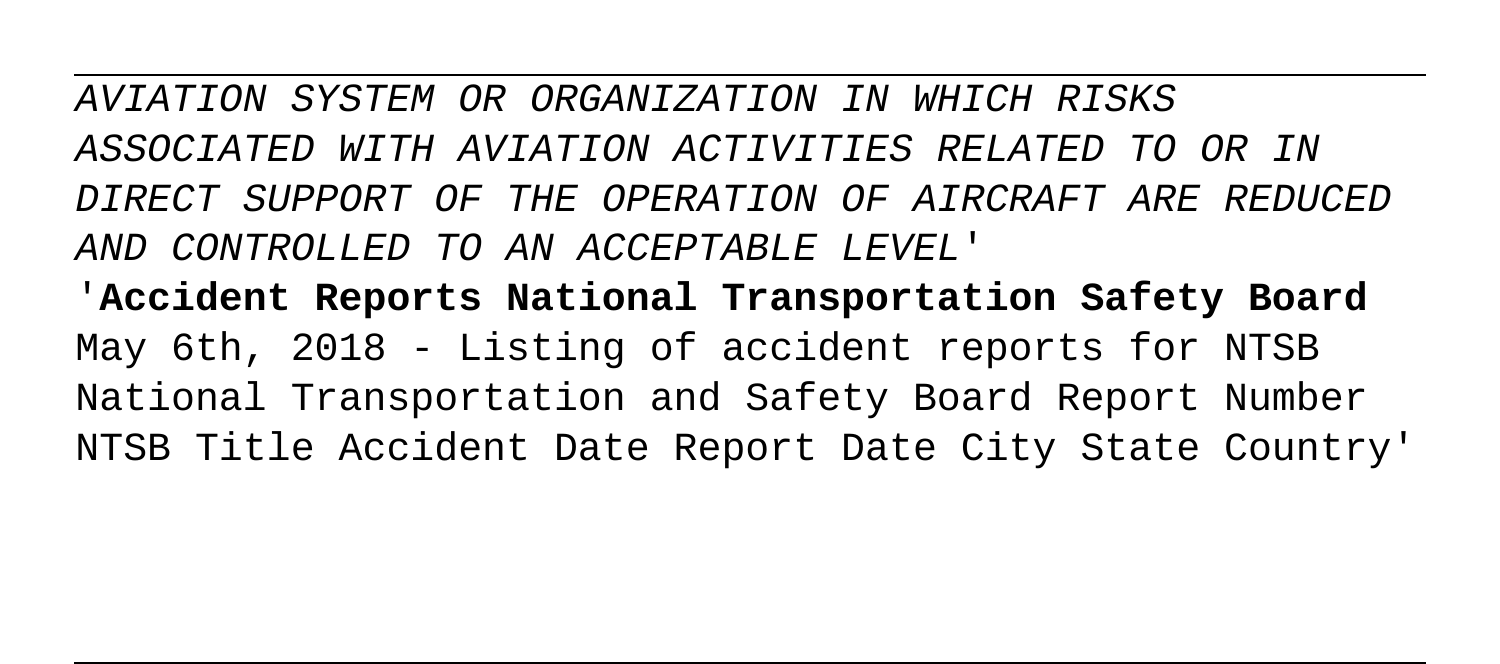## '**Current Unmanned Aircraft State Law Landscape** January 1st, 2018 - Unmanned aircraft systems UAS commonly called unmanned aerial vehicles UAVs or drones have a host of applications law enforcement land surveillance wildlife tracking search and rescue operations disaster response border patrol and photography among others'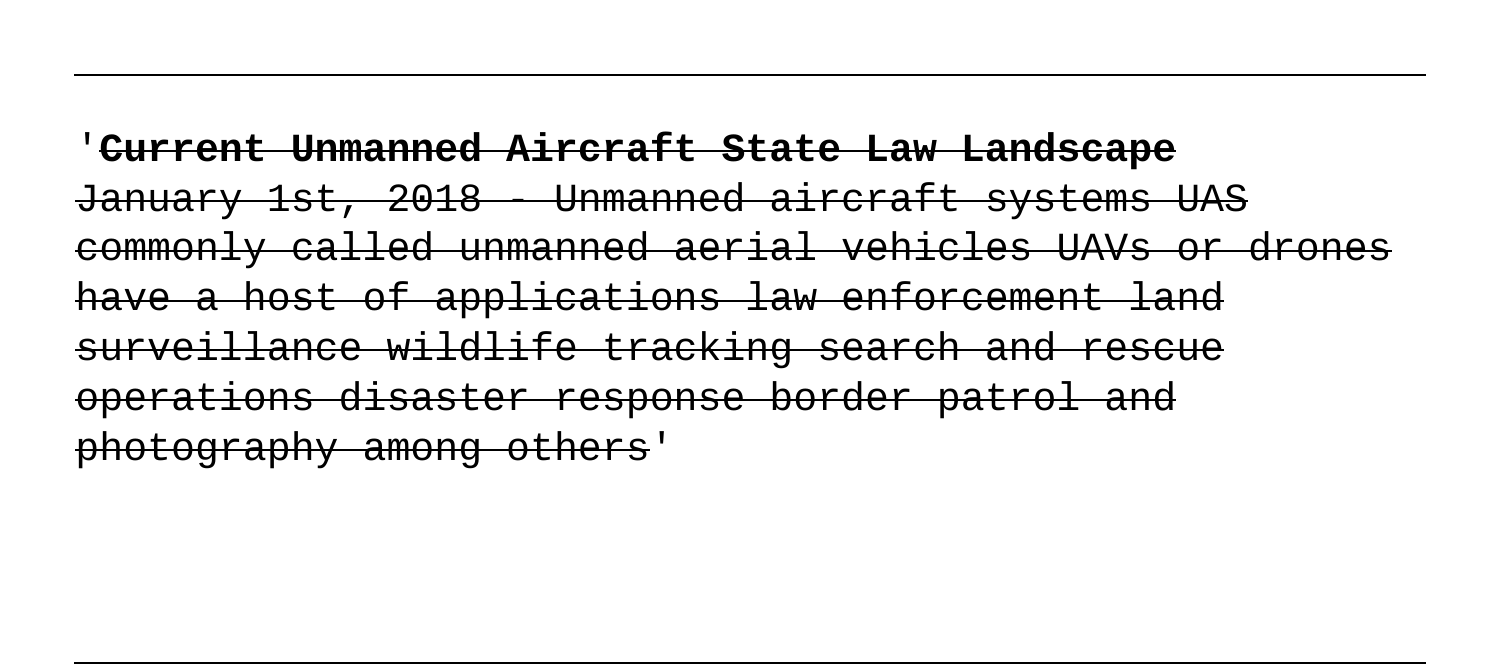#### '**Aircraft Accident Report In flight Electrical System**

April 30th, 2018 - Aircraft Accident Report In flight Electrical System Failure and Loss of Control Jet Express Services Raytheon Super King Air 200 N81PF Near Strasburg Colorado January 27 2001 National Transportation Safety Board on Amazon

com FREE shipping on qualifying offers'

'<del>AIRCRAFT RESCUE AND FIRE FIGHTING ARFF â $\epsilon$ " AIRPORTS</del> SEPTEMBER 20TH, 2017 - SEPTEMBER 21 2017 THERMAL IMAGING FOR AIRCRAFT RESCUE AND FIRE FIGHTING APPLICATIONS FAA TECHNICAL CENTER REPORT EXAMINES THE CAPABILITIES OF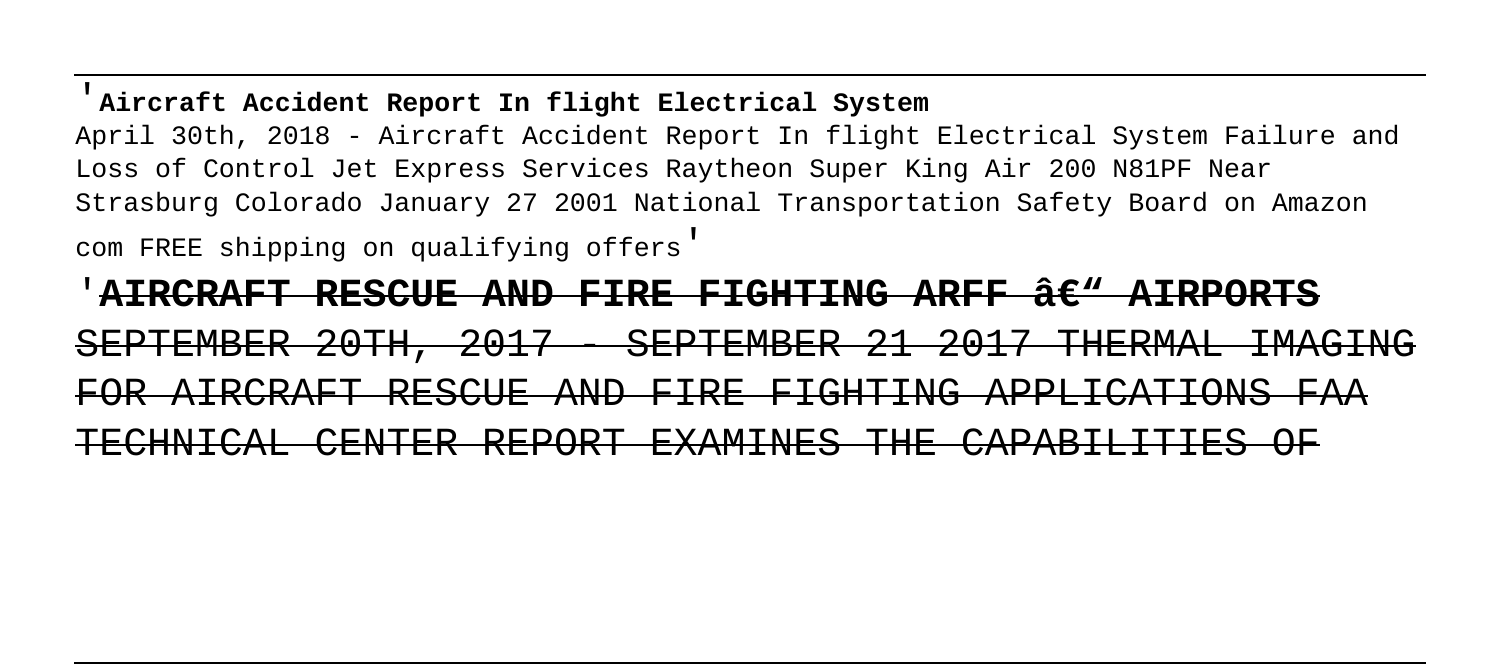THERMAL CAMERAS FOR ARFF OPERATIONS BY CONDUCTING BOTH FULL AND SMALL SCALE TESTS'

'**Transportation Safety Board Weighs Possible CBC News** January 6th, 2018 - Transportation Safety Board Of Canada Says It Has Sent Two Investigators To Toronto S Pearson International Airport To Assess A Collision Between Two Planes On The Ground That Sparked A Fire And